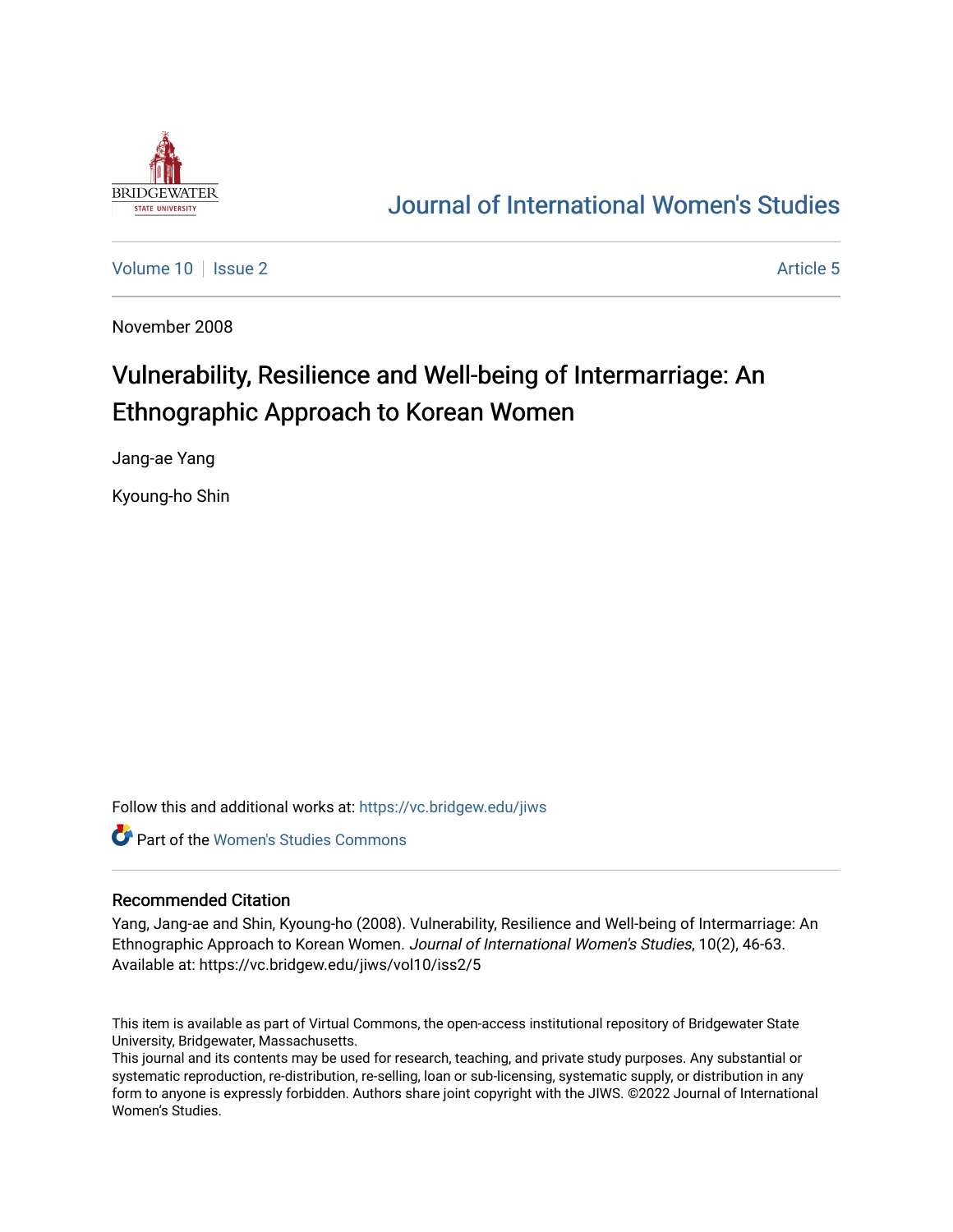#### **Vulnerability, Resilience and Well-being of Intermarriage: An Ethnographic Approach to Korean Women**

By Jang-ae  $Yang<sup>1</sup>$  and Kyoung-ho Shin<sup>2</sup>

#### **Abstract**

 Korean women who immigrate into the U.S. following their American husbands face a harsh reality. A new Korean wife and American husband may find themselves in unfamiliar situations that expose their marital life to vulnerability and cause their marriage to end quickly. This study endeavors to describe the diverse patterns of inequality in the marital life of select couples, and the resilience that Korean women display in their American lives after marital crises, such as divorce. The study also explores the relationship between "social factors," including financial status, familial relations, age, activities in the community, and the situation of "psychosocial well-being" among such Korean women. Through intensive interviews of Korean women who married American soldiers, the study shows that differences in culture, income, and the historical hierarchy inherent in the political/military relationship between South Korea and the U.S. are significant in explaining the social and psychological well-being of Korean women and their modes of survival and adaptation to life in American society. The cases analyzed in this study demonstrated that these women were weak and vulnerable socially as well as psychologically.

*Keywords:* Intermarriage, Korean women, well-being

#### **Introduction**

 $\overline{\phantom{a}}$ 

Since the war, over 100,000 Korean women have come to the U.S. as wives of servicemen. But all are stigmatized both in Korean and American communities for having married foreigners and soldiers at that…A woman who marries to a GI and comes to the U.S. might find a whole set of different difficult circumstances after she gets here. There might be anti-immigrant sentiment, racism against her as a person of color and she might find herself without job skills that she would need to take advantage of the favored opportunity for social mobility. In the end, she might end up working in a night club, in a bar, in a massage parlor, or somewhere else in the sex trade industry in the U.S (from the documentary film "Women Outside" by Takagi and Park, 1996).

 Korean women who immigrate to the United States by following their American military husbands face a harsh reality. The long process of immigration into the United States causes significant changes in cultural, social, and psychological aspects of a Korean woman's life. It involves an extensive process of adaptation requiring an intensive use of economic and social resources, in addition to great psychological and

Journal of International Women's Studies Vol. 10 #2 November 2008 46

<sup>&</sup>lt;sup>1</sup> Family and Consumer Science, Northwest Missouri State Univ. Maryville, MO 64468 Tel. 660-562-1272 j<u>ayang@nwmissouri.edu</u><br><sup>2</sup> Psychology/Sociology, Northwest Missouri State Univ. Maryville, MO 64468 660-562-1733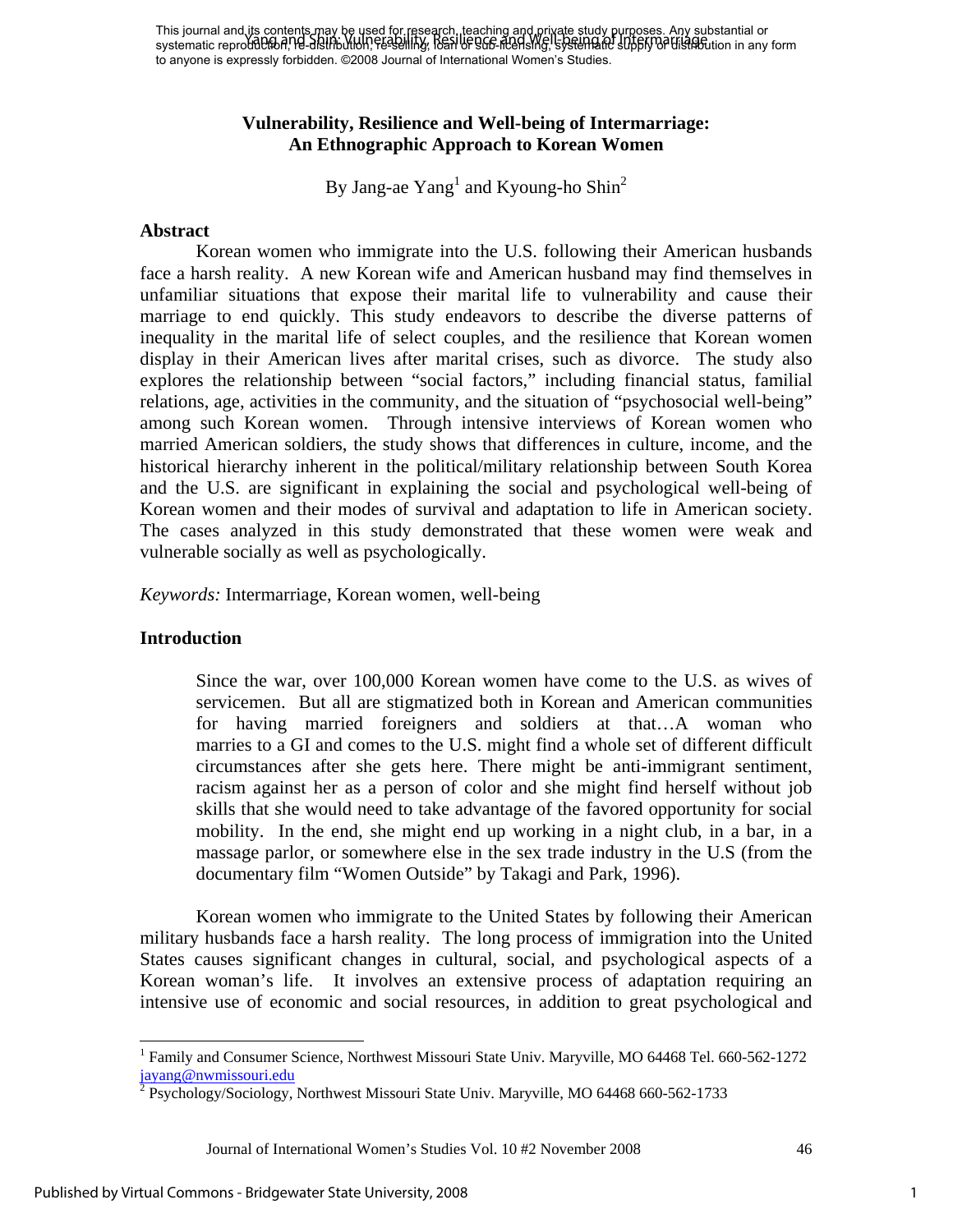physical effort. This is true regardless of their views of the immigration process as positive or negative one. The stigma that has existed since the 1950 Korean War surrounds the interracial marriages between Korean women and U.S. servicemen. Yuh (2002) succinctly describes the stereotypical image of Korean military brides:

[Korean military brides] exist as stereotypes at the fringes of consciousness. For Koreans, they are the women of questionable character who married American soldiers because it was their only escape from poverty. For Americans, they are the foreigners whom red-blooded American men inexplicably married, and the "mamasans" that operate illicit black-market business in PX and commissary goods or work in massage parlors. For second generation Korean Americans, they are the women sitting alone, without husbands, during church service and fellowship, the ones they ignore because everyone else does (p.2).

Since the 1990s when South Korean society became more democratized, there appeared a number of studies on Korean military brides to American servicemen. Feminism and gender studies take into account the tradition of Confucian patriarchy in Korean society as well as Korea's unequal political/military relations to the U.S. as the causal factors that force these Korean women into harsh situations (Sturdevant and Stolzfus, 1992; Moon, 1997; Kim and Choi, 1998; Jung,  $2003$ .<sup>1</sup> The studies on Korean women have extensively documented the ignorance and unresponsiveness of Korean society to the marginalization of such women and the hardship of their lives in both Korean and American society.

 Nonetheless, the preceding approach focusing on the structural aspects of sociocultural (or sociopolitical) differences provides only limited insight into the social and psychological impacts of the lives of individual Korean women. The studies have failed not only to explain how specifically cultural differences and socioeconomic status influence their psychosocial well-being of their everyday lives, but also failed to understand the connection between the sexuality and ethnicity of Korean women whose national and ethnic identity become the target of appetites and aversions. Ethnicity and sexuality of Korean women collide and collude to construct harsh realities against them and, it happens over internationally different cultural and societal settings (Nagel, 2003). Many issues, therefore, remain unexamined: the identities imposed on them by both societies, the meaning of their marriage to non-Korean men, and the current condition of their psychosocial well-being. However, the most important question may well pertain to the quality of their everyday marital lives. Considering the fact that over 80 percent of the couples comprised of Korean wives and American husbands are divorced within the first three years of marriage (Takagi & Park, 1996), the following questions arise. How can we understand the existence of these women's difficult marital lives in the U.S.? Are there any factors that have the negative impact causing the marital life to be short-lived? How do Korean women attempt to reestablish their lives after marital crises such as divorce or separation followed by estrangement and conflicts with American husbands? The current study undertakes this task by describing the patterns of the marital lives of Korean women and the process of reestablishing their lives following divorce in the context of 'social factors' such as socioeconomic status, familial relations, and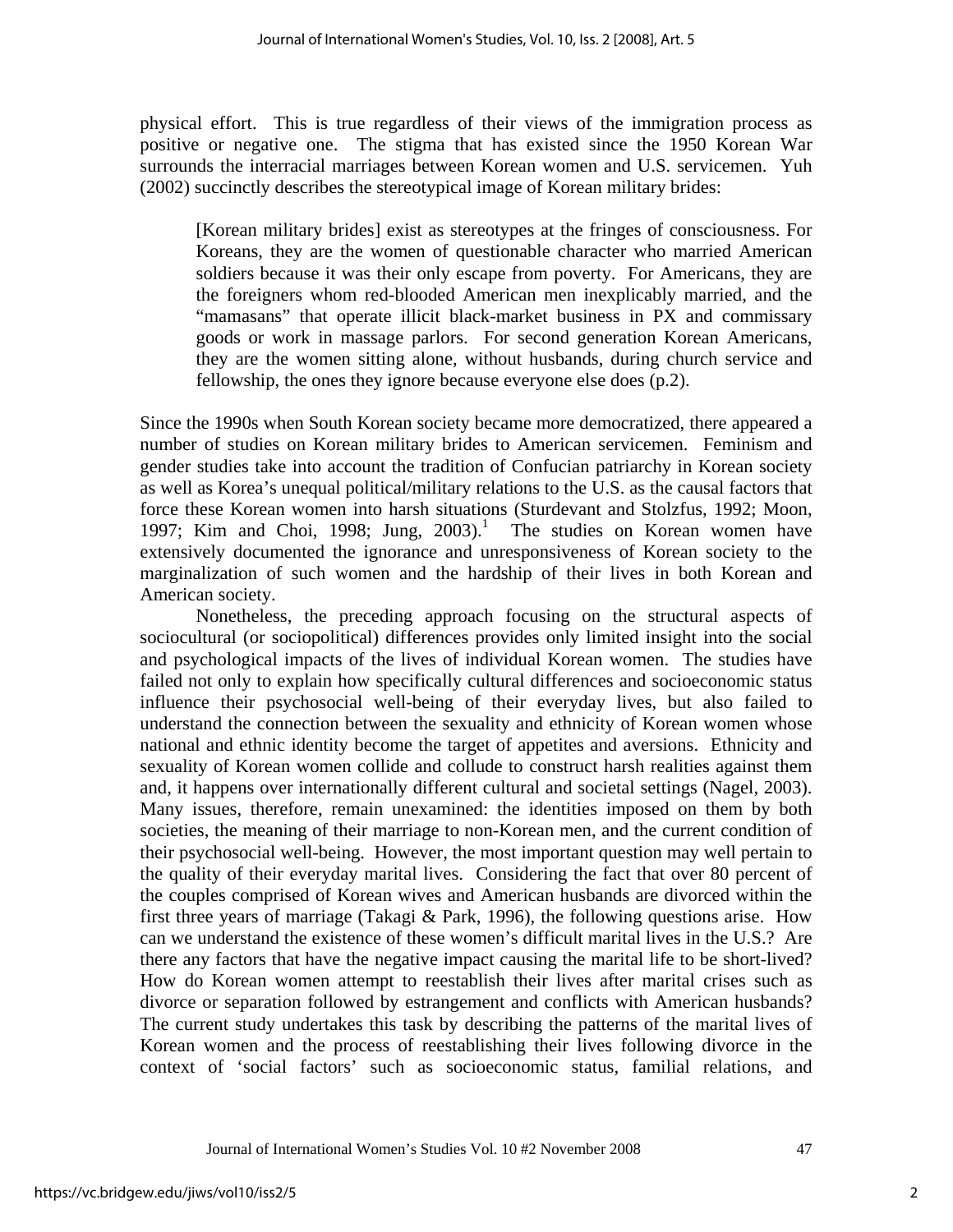community participation. Through this analysis, the overall "psychosocial well-being" among Korean women married to U.S. servicemen will be presented.

#### **Studies on Korean women of intermarriage in the U.S. and Well-being**

 Studies of the "psychosocial well-being" of immigrants\ have been initiated by examining the general relationship between immigrants and mental health. There have been reports on: the high level of mental disorder among Eastern European immigrants to England and the U.S. (Murphy, 1965), prevalence of depression and post traumatic stress syndrome among Vietnamese immigrants in the U.S. (Flaskerd and Ahn, 1988), and the relationship between mental health and social variables such as social/cultural adaptation, family life, and income and job satisfaction among Korean American men (Hurh and Kim, 1988). Portes and Rumbaut (1996:158-167), in a historical account of research on mental health and immigrants, delineate the psychological and emotional states of ethnic groups by analyzing the mode of migration and acculturation in addition to the pivotal role of economic class. Acquiring the data for the indicators of psychosocial well-being such as physical/mental health, financial situation, roles of family members, and the status of minority women renders the construction of a model containing the effects of race, gender, and class variables (Iambrana, 1987).

This study assumes that the psychosocial well-being of a population can be better understood by the indicators of physical health, psychological disturbance such as depression (Noh and Avison, 1996), familial violence, the relationship among class, ethnicity, and gender in balance. This study defines 'well-being' not as the absence of mental illness or mental disorder but as self-recognized happiness and success in life.

 There have been relatively few studies on Korean women married to American GI in terms of mental health or psychosocial well-being. Earlier, B. Kim's study (1977) defined the marriage of Asian war brides as cacogamy<sup>2</sup> and articulated the major problems that they encounter in the process of adaptation: homesickness, difficulty in obtaining traditional Korean food, frustration and anguish in learning practical English, isolation and helplessness in rearing children in America, and the experiences of being the targets of the domestic violence. He wrote:

[the] majority of Asian women interviewed have experienced periods of isolation from their countrymen for months…Many nights and days spent in tears suicidal thoughts are not uncommon. They find their husbands to be generally insensitive or non-supportive (p.108).

Kitano and Chai (1982) remark that negative sentiments toward Korean war brides and the children of such marriages is wide-spread within Korean communities throughout America:

Historically, the Koreans suffered through the same negative Asian stereotypes that were a part of the Chinese and Japanese experience…The current Asian female stereotype is that they make good wives. The definition of "good" may include everything from being obedient, to taking care of the husband to not talking back…(p.88).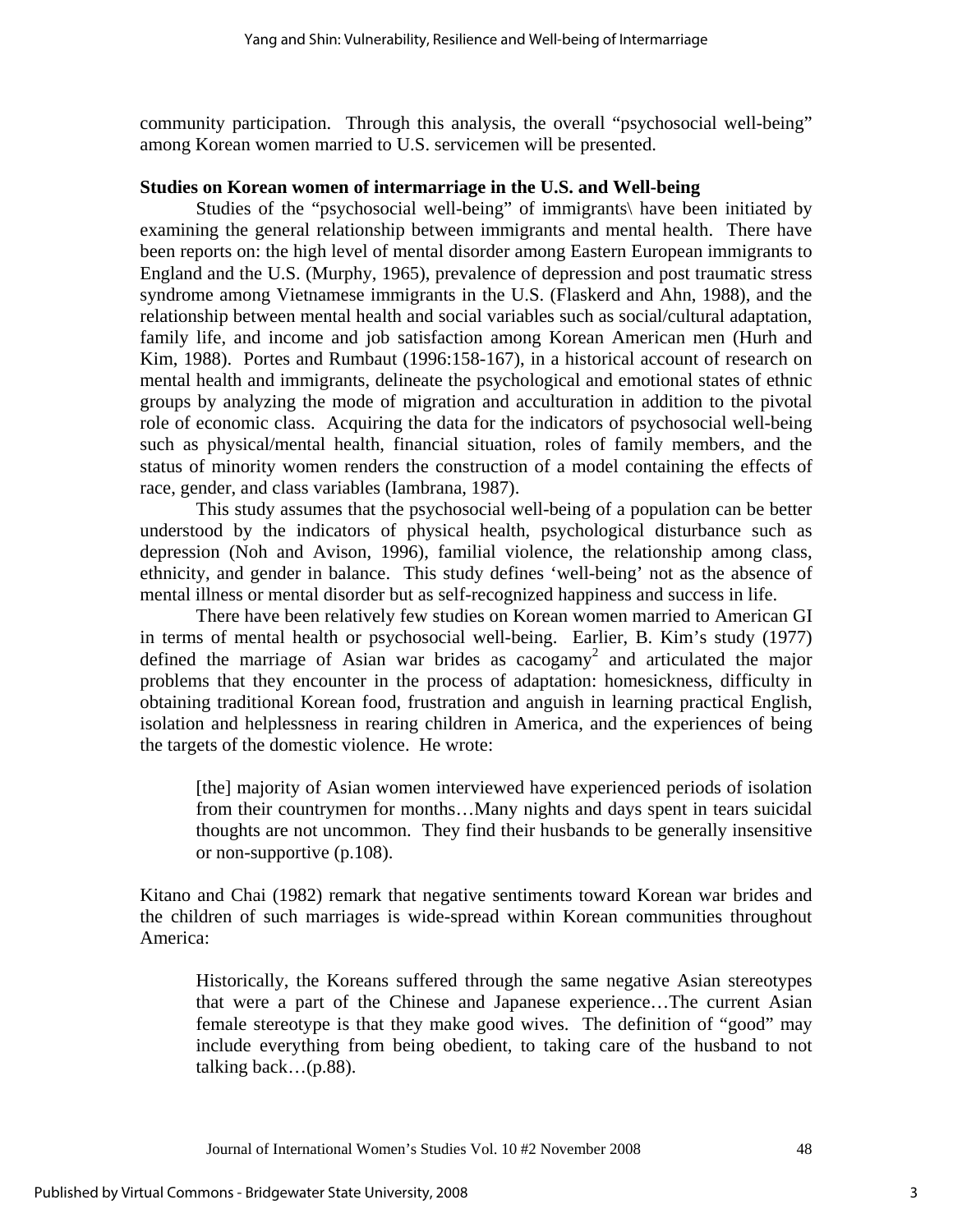Uchida (1998) defines 'Orientalization of Asian women' as objectification through a stereotypical image developed in the historical course of immigration and U.S. military involvement in the East Asia. An oriental woman is stated to be "foreign, not a full citizen, not a Christian, and less moral, less liberated, and less equal to men," and her stereotypical image is exotic, subservient, and lecherous (p.16).

 Recently, the studies on Korean women have been based on the conceptualization of patriarchal hierarchy from Confucian tradition (C. Kim, 1988; Kim and Choi, 1998; Song and Moon, 1998). Choi (1998) argues that the bodies of Korean women are offered to the metropolitan gaze while the bodies of white women are privileged to be masked by the "hyper-masculinity" and vigilance of Korean cultural practices.<sup>3</sup> The sexual image of Korean women has been the subject of much literature, such as the short story, "*Punji*" (Land of Excrement) by Nam Chonghyon (1965), the protest Sorigut (play), "*Agu*" in the 1970s, and even the Opening Ceremony of the 1988 Seoul Olympics. From the stories "*Silver Stallion*" by Ahn Jung-hyo, which metaphorically degrades the national identity, H. Kim (1998:178) explores the social construction of the so-called "*Yanggongju*" (Yankee wife or GI brides). Among Koreans in the San Francisco Bay area, Pang (1998) found the existence of "a preferential hierarchy of choice" for a spouse: "First, Korean/Korean American, then Asian American, White, and then other racial groups, like Mexicans, and finally Blacks…for Korean Americans in general, men in particular, this interracial pattern symbolizes the unequal power" (p.130 and p.134). Within the context of patriarchal capitalism in Korea, E. Kim (1998) reports prevalence of various forms of prostitution with overtly misogynistic attitudes. H. Kim (1991) describes Korean women's lives in the 'shadow,' and Yuh (2002) shows how the prejudice generated by an image of Korean military brides as former military prostitutes has a devastating influence on their life experiences and how these women must negotiate complex racial and gender dynamics within their families and society through resistance and compliance. Given the fact that Korean American women outnumber Korean American men<sup>4</sup> (Min and Song, 1998), relatively few studies have focused on these women in terms of their psychosocial well-being. Through the psychologists eyes, L. Kim (1998) observes Korean women's psychological problems: "anxiety, panic attack, depression, phobia, and somatization," and the cited sources of stress are "powerlessness, helplessness, victimization, and spousal abuse, as well as lack of support and understanding" (p.214). Korean women do not attempt to seek help from a mental health professional until their problems have been exacerbated to the point of crisis (L. Kim, 1998).

 On the findings above, this study assumes the followings. Korean women married to American servicemen would have high levels of vulnerability in their marriages due to the external forces such as the political/historical hierarchical relation between South Korea and the U.S. and/or a racially discriminatory culture that embedded into the marital life. Although Korean women show a degree of resilience surviving and adjusting to their new American lives, their overall levels of psychosocial well-being would deteriorate through the influence of detrimental cultural, socioeconomic, and psychological factors such as language barrier, unfamiliar customs and attitudes, economic hardship due to the unstable income source or lack of job skills, the relative lack of support from both general society and the Korean community within the United States.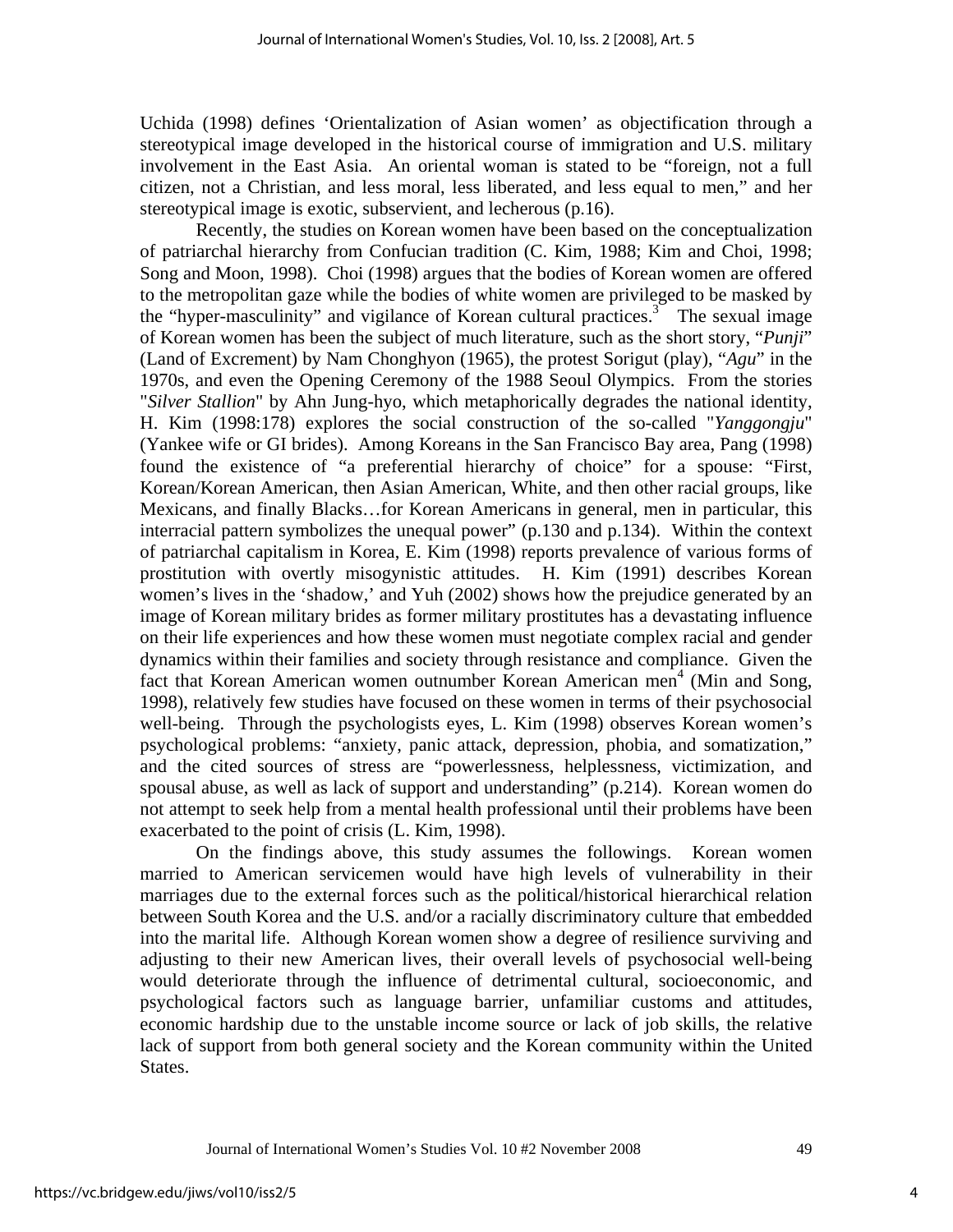#### **Intensive Interviews: Approach to Korean Women in the Area**

 The current study focused on the Riley and Geary counties in Kansas as well as the Kansas City metropolitan area. The area is an 'ethno-sexual frontier' that provides a unique social and spatial setting that "the global meets the local in the pursuit of racialized sex and romance" (Nagel, 2003:177). Notably, there are concentrations of Korean women in both counties within the vicinities of military forts.<sup>5</sup> The existence of military forts provides the samples of Korean women who married to American soldiers. An estimation based on conversations with the owners of Korean groceries and Korean church leaders who have resided there for a long time is that approximately 400 to 500 Korean women live in Riley County (city of Manhattan), and roughly 500 to 600 Korean women in Geary County (Junction City). In 2000, the number of Koreans (most of them women) living in Junction City, Kansas, were 348, Fort Riley, Kansas, 45, and Manhattan, Kansas, 320 (US Census Bureau, 2000). The Korean population in Kansas City, Missouri is estimated between 5,000 and 6,000, considering the number of Korean merchants, Korean churches, grocery stores, and small goods stores in the area. This unlikely presence of Korean women in the area is the result of the "combination of military, marriage, and migration" (Nagel, 2003: 178).

 Each year, around one thousand new marriages between Korean wives and American husbands are found in South Korea, where the U.S. military has stationed since the World War II (Takagi and Park, 1996).<sup>6</sup> The lives of Korean women who married American soldiers provide plenty of materials demonstrating the salutogenic aspect of marching toward the goal of the "American Dream," as well as the pathogenic aspect of suffering from all manner of uncertainty, unfamiliarity, and inadaptability in the new life. Some of them experience sociocultural isolation and extreme poverty; the unilateral view of assimilation becomes increasingly implausible. The hardship and other important characteristics of Korean women who married U.S. servicemen and came across the Pacific Ocean are not yet well known. So, this study examines three aspects of the marital lives of Korean women and American husbands: motives for the marriage, equal/unequal structure within the marriage, and marital satisfaction (Roh and Schumm, 1989), overall. Then, the study describes the extent of resilience displayed by Korean women during the recovery after marital crises such as separation/divorce, and the current state of psychosocial well-being among them. Presumably, many Korean women marry American servicemen and come across the Pacific Ocean in the effort to avoid absolute poverty, or to pursue the dream of attaining American lifestyle, or to escape from their past lives. Thus, this study tries to characterizes the psychosocial well-being of Korean women married to U.S. GIs by "examining the similarities and differences among the cases" (Yin, 1994). Then, it summarizes the state of the psychosocial wellbeing of Korean women in the last part.

 The open-ended intensive interviews with a number of questions were conducted (see Addendum for major questions in the interviews). Compensating for the possibility of overstatement or intentional omission in answers, the interviewer made an effort to establish a personal rapport with the interviewee before the main interview (lasting one hour and half to two hours). Utilizing a snowball sampling; a small number of informants were recruited through Korean Churches and Oriental grocery stores. So, the current study uses two sources of data: one consists of public documents including published studies, newspaper article**s**, and films, and the data obtained through intensive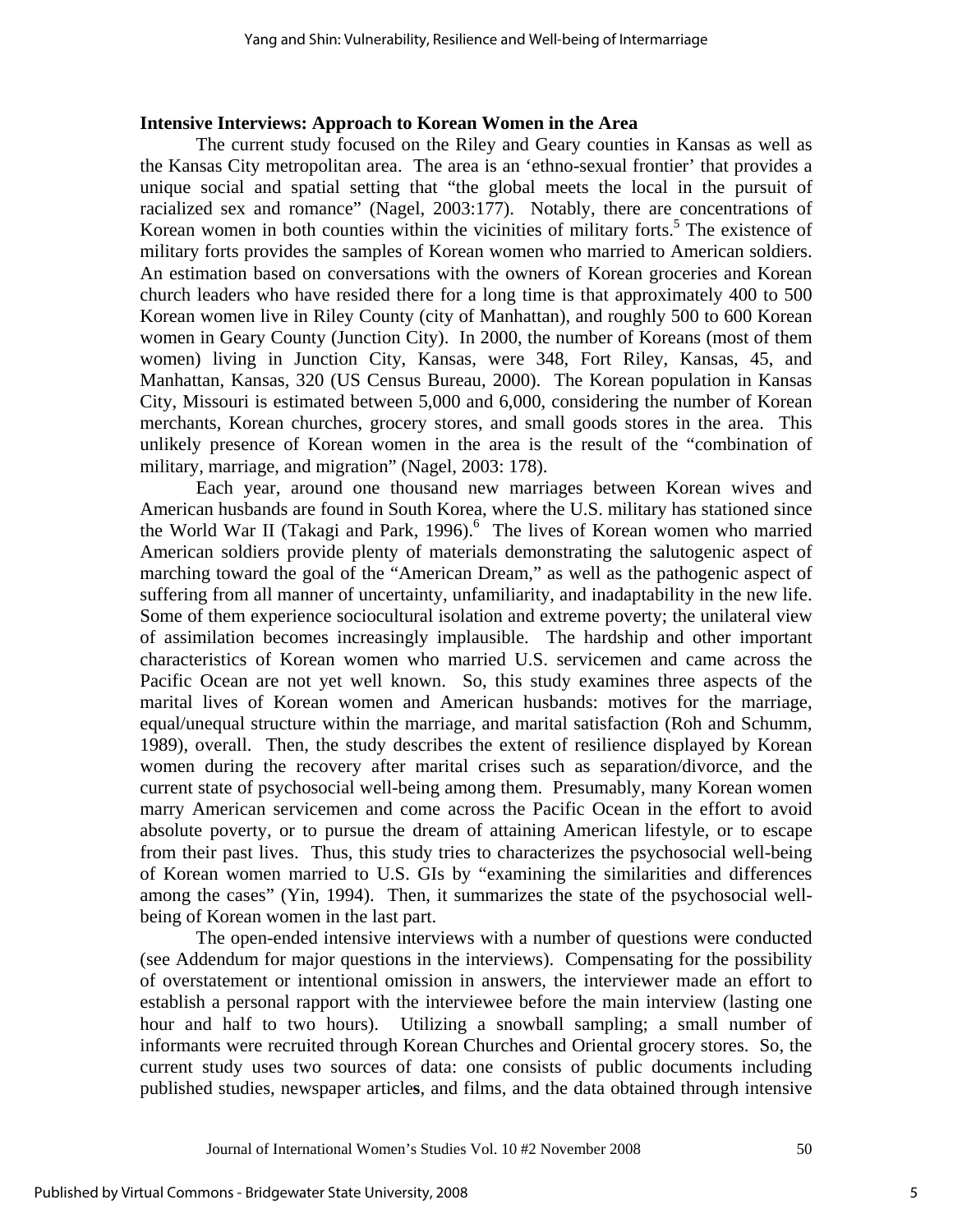interviews made from 2003 to 2005. It turns out that the analyses of eleven interviewed cases are effective in capturing the "reality" of the subjects' lives (Lofland & Lofland, 1995) than the census figures. In order to gain valid information, the researchers have been involved in the community activities of Korean churches in the vicinities of military bases. The analysis is reinforced by supplementary information from the conversations with friends and family members of interviewees, pastors and religious leaders of Korean churches, business people in the Korean communities, and articles in the news media.

#### **Vulnerability and Failure in Marriage**

Assuming that the successful immigration process for these women depends crucially on the quality of their relationships to their husbands and families, this study focuses on marital lives of Korean women. Among the seven factors linked to the wellbeing of Korean women (SES, language, community participation, income, Korean or husband's family relations, marital equality, and marriage motivation), three pertain to the quality of marital life in this study. This section illustrates the four cases that ended up failing their marriages, describing the reasons for the dissolution of the marriage, the context that make the situation worse or better, and the process of recovery after the crisis.

The first case concerns Judy (pseudonym)<sup>7</sup> a forty year-old Korean woman who tries to reconstruct life after a traumatic dissolution of her marriage of eighteen years. Judy was forced to abort her first baby because she had contracted a sexually transmitted disease from her husband. Her husband directed continuously insulting remarks such as "stupid" toward her in front of his friends and family. She felt that her husband needed her only for his sexual gratification. While living in his parents' house for approximately one year after the marriage, she realized that his parents did not approve of his marriage; his mother wanted her son to marry his former girlfriend, who graduated from the same high school as him.

 Feeling her life meaningless, she attempted suicide by an overdose of sedatives that she had obtained for her anxiety and insomnia from her doctor. When she woke up, she filed a suit for divorce. Her husband contested her for property for a year:

*Interviewer*: What do you think was the most important reason of your divorce?

*Judy*: I think his mother played a great role in deteriorating the relationship between my husband and I.

*Interviewer*: Do you think there is any possibility of a reconciliation between you and your husband?

*Judy*: No! The pain and the 'emotional breakdown' that I had suffered from for 18 years cannot be paid back by anything in the world.

She endeavors to forget her previous marriage: "I feel myself reborn and the marital life was a hell of a long experience." Judy has recently met a new boyfriend.

The second case concerns Angela, a forty-five-year-old Korean woman who lives with her only son, Jonny, and works in a high school as a janitor. Although her income

Journal of International Women's Studies Vol. 10 #2 November 2008 51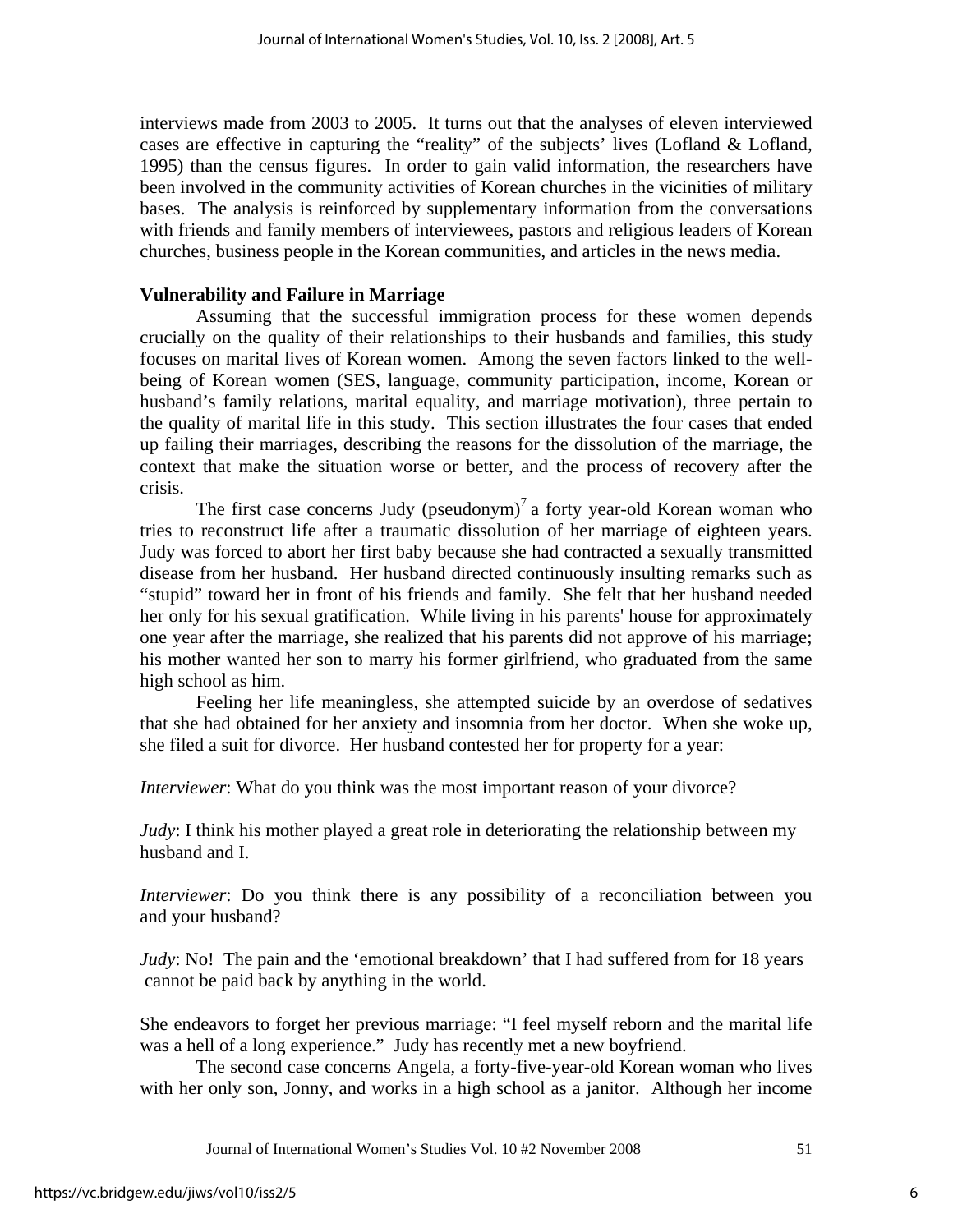from the job is a mere \$600 per month, Angela feels happy about the fact that she has a job that provides a regular source of income:

*Interviewer*: Why did you marry an American serviceman?

*Angela*: (without hesitation) It was because Jonny's daddy (this is the way she always refers to husband) had economically supported my family in Korea a lot. He even helped my father's farm work, and especially supported my youngest brother to continue studying and go to high school.

 To the question as to why they separated, Angela replied that he never sent any money to his family after marriage, but continuously spent money without any income, so that he had to file for bankruptcy after four years of marriage in the end. Angela often faced difficulties in rearing her son, who was a high school student. One day, a school bus driver called her, saying that Jonny had been involved in a fight after school on the way home, and that if it happened again he would not let Jonny on the bus, because it had not been the first time. To Angela's inquiry of why he had fought with the other boys, Jonny never answered. Angela had no option but to call her husband in Topeka, where he now lives. The next morning, Jonny's father visited his son, and talked for nearly an hour, while Angela waited outside. Jonny's father told Angela that Jonny promised him not to fight again.

*Interviewer*: How do you spend time these days?

*Angela*: I wish to communicate well in English. I work harder these days because I want to forget loneliness. I am now enrolled in an adult learning center to study basic English. I was a Buddhist and now try to become a Christian. So, I go to an American church on Sunday.

*Interviewer*: Why didn't you go to a Korean church?

*Angela*: In Korean church, they treat so differently people with money and people without."

The third case concerns the difficult marital life of Insook (people call her 'Angie's mother'; her daughter's name is Angie) and her husband, both 35 years old. Her husband was a Military Police of U.S. Army in Korea and now is a mechanic in a small rural town. Before marriage, Insook was a electric company worker. She married in 1987, and she and her husband are now separated. Insook with anger described the experience of getting fingers broken and the near fatal incident of her neck being pushed down by her husband when they quarreled. She called the police that night, and later on, visited a Priest in a Catholic church:

*Interviewer*: What do you think is the most important reason for your divorce?

Journal of International Women's Studies Vol. 10 #2 November 2008 52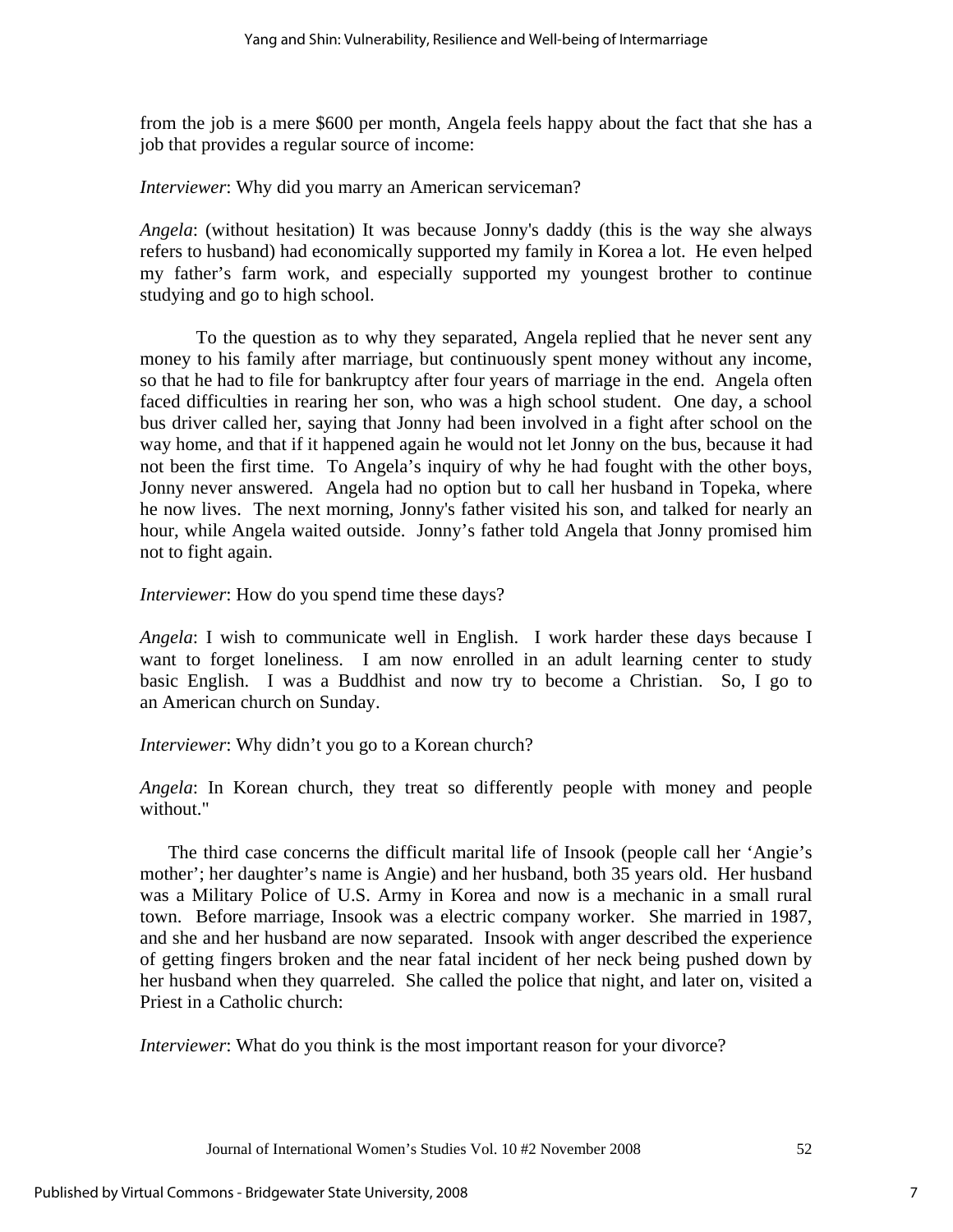*Insook*: If I do divorce, the reason is loneliness. His families look down on me and give me humiliations. They feel shameful on me around this small town because I am a Korean. I know that he has a woman who he became to know through chatting on internet. My daughter found it accidentally and talked to me. But I cannot stand for his battery of me and even children. I feel regretful about my marriage. I didn't know enough about my husband. He is a King at home and treats me like a maiden servant.

Insook has finally divorced her husband after legal battle for custody of their three children for a year. She obtained only half-custody; the children alternate between her apartment and their father's house every other week.

The fourth case concerns a Korean woman called "Indian aunt." She married a Native Indian American that she met near a military base at Pocheon in Korea, where her parents owned a bar:

*Interviewer*: How do you feel about your husband?

*Indian Aunt*: He has neither willingness to do anything nor life goal while children are growing. He has been just lounging with his friends wasting time everyday. This way, I cannot live with him any more.

She totally controls over the household finances and she uses husband's credit cards to purchase an expensive item such as piano; her family was dependent on welfare program. After filing for divorce, she tried to expel him from her house with a court order. She was sociable with several white, black, and Korean friends in her Korean church, although she did not attend the church regularly. Months later, "Indian aunt" moved to other state with her new boyfriend.

In the four cases above, each had hierarchical husband/wife relations. The American husband commonly dominated in the decision-making process and the communications between husband and wife were one-sided and verbal abuse/physical violence toward the Korean wife occasionally accompanied. Husbands are frequently described with masculine characteristics. 'Indian aunt' is a contradictory case; her marriage continued until the moment when she decided that a separation was necessary. If an American husband's family has a negative opinion of the Korean wife and involved in their marital life, then the Korean wife finds herself driven into a situation wherein she must choose between extreme measures, such as leaving home, suicide, or separation and divorce. However, divorce was not an easy option for the Korean women in this study. For Judy, divorce was a difficult decision to make because of her son. Angela demonstrated how difficult it is for a Korean woman to live alone after separation with her inability to communicate well in English, a poor credit history, and limited job skills. After divorce, Angela and Insook benefitted from the support by American churches. In an extreme way, they show that the intermarriages of Korean women were too vulnerable to maintain it.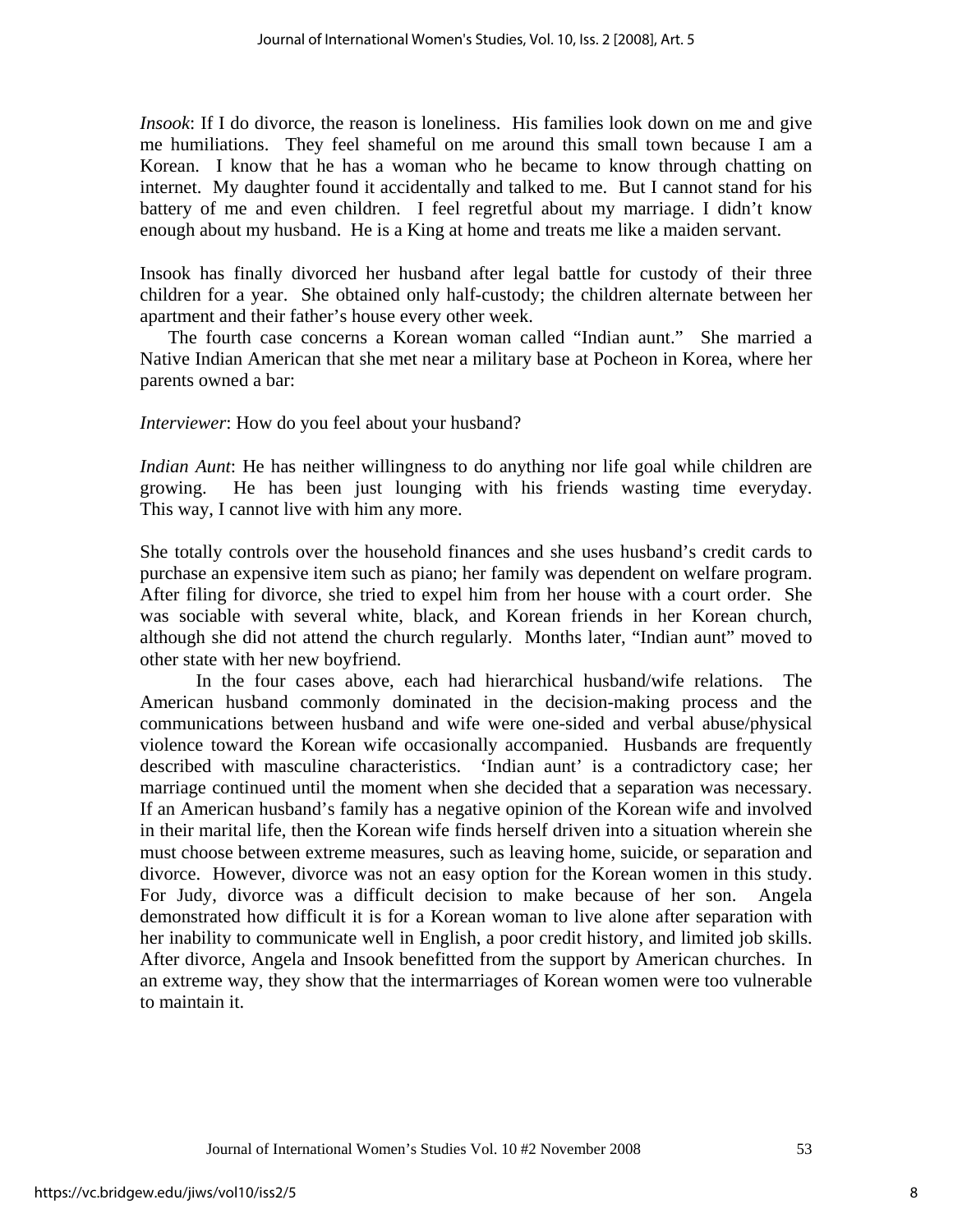#### **Loneliness and Resilience: Survival in American life**

Many Korean women married American GIs, but lived with unstable marriages for decades. The unstable nature of success in their marriage is caused by loneliness and regret in the absence of mutual communication and interaction between the spouses, misunderstanding of their Americanized children, lack of support from her Korean or husband's family, limited job skills or even lack of willingness to work, unstable income, and stereotypical views of them from the Korean community, and occasional discrimination from both societies.

Yongsoon is a Korean woman in her mid-fifties. Her husband had retired from the military nearly twenty years ago, and owned an Asian grocery store. Fortunately, this small business (with some Korean food such as Kimchee) became a well-patronized and favorite store in the town for many foreign students, who sought ethnic food products. Their 29-year-marriage was relatively satisfactory and their business was doing well, allowing them to put aside some savings. Suddenly, she began to experience selfconsciousness and anxiety about two years ago (from the time of interview). She felt that her husband had a paternalistic attitude and treated her like a child who does not know anything about business or even how the world operates. In reality, her husband did everything by himself, relegating her to the "traditional" task of women such as childrearing and cooking. She simply worked as a cashier in their business and she wanted to be an equal partner in the decision-making process. Yongsoon talked about how her age seemed to weigh her down and the physical exhaustion: "I feel tired and awful in this grocery store standing here all day, everyday. Now, I wish to have my own life."

*Interviewer*: This kind of business job is a little bit tedious and often physically hard, but you could raise all four children sending them school and ultimately make some money just from here.

*Yongsoon*: Oh, yes. I know that, but I cannot but feel that way, because my children are graduating from school, so I just feel more that way.

 Youngsook and her husband Michael met in an English class of a military camp in Seoul. They have been married eighteen years and now have three daughters. She told that they had been brought together by God. Michael had been divorced from a previous marriage in the U.S. He now works in the County Health Clinic as an administrative staff and Youngsook works part-time in a restaurant. She described her husband as a quiet but stingy person: "Michael's personality is OK in the military, but after retirement he is just not fitting well to the reality." Michael and Youngsook now live in his mother's house; his mother moved to a small house nearby. During the interview, the interviewer discerned that Youngsook seemed distracted and aloof.<sup>8</sup> She displayed the same attitudes to her husband and children:

*Interviewer:* How many Korean women are living near military camp here?

*Youngsook*: a lot.

*Interviewer*: Do you know roughly how many?

Journal of International Women's Studies Vol. 10 #2 November 2008 54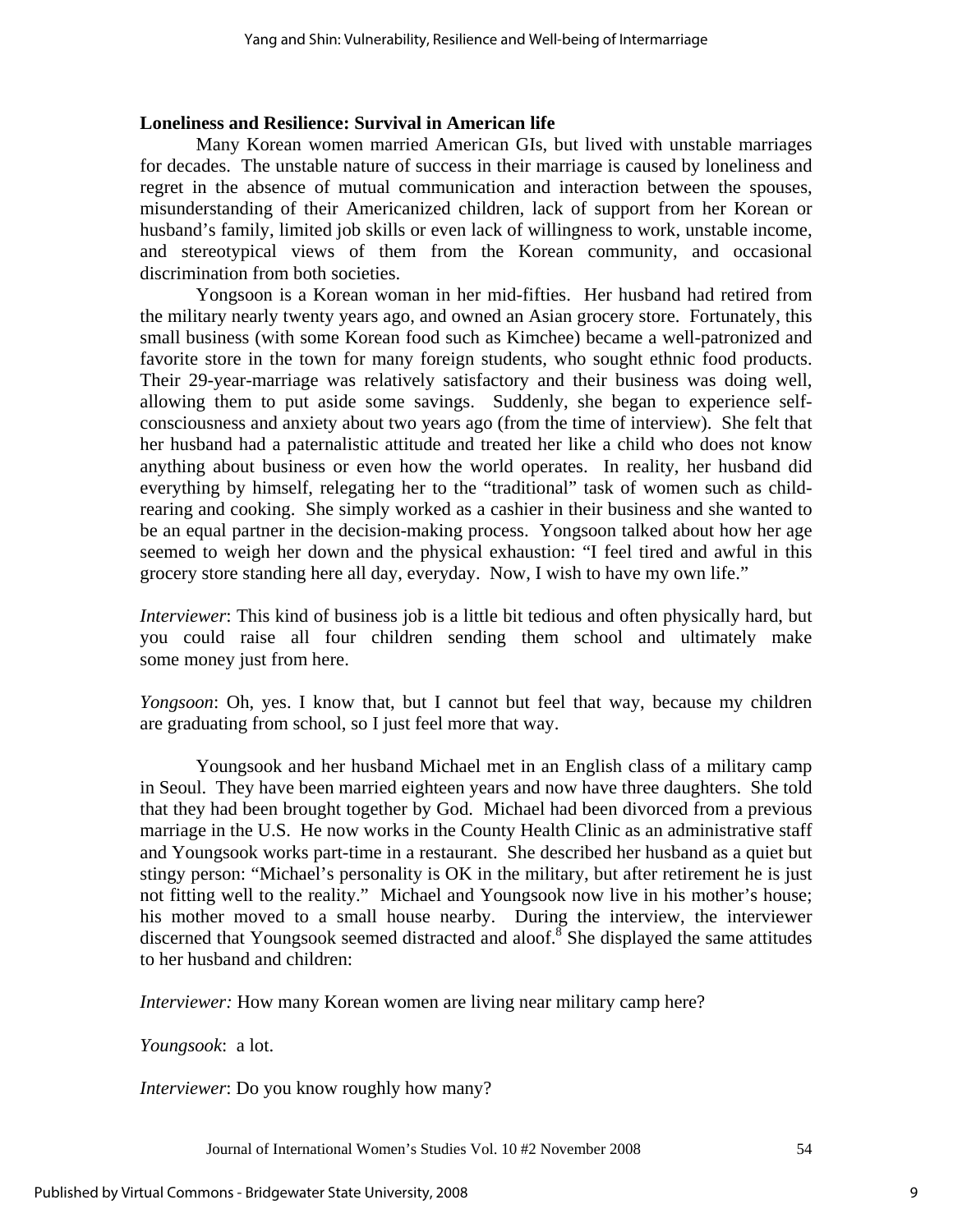*Youngsook*: I don't know. *Interviewer*: Michael, how do you think about the idea of teaching the Korean language to your daughters?

*Youngsook*: They are American girls.

*Michael:* Youngsook, don't interrupt me! I am trying to say something.

 Wansoon, who was twenty-nine years old at the time of interview, said she is not satisfied with the America life. She worries about her child, especially the possible disadvantages or discrimination that he may face in the future because of his skin color:

*Interviewer:* So, being unsatisfied with American life, is there a possibility of your divorce and how do you think about raising a child in American society?

*Wansoon*: I have not thought about it many times, but, if I face that kind of situation, then I might have to do. But now, I think I have to live here because of my child.

*Interviewer*: How do you think about other peoples' view of Korean women who live with American servicemen?

*Wansoon*: I don't mind how others think or look at me.

 Regarding her financial issues, she explained her unwillingness to work in dirty conditions for meager pay while recalling her previous job in a Chinese restaurant. She said, "I go to the Korean church. It is the only one place where I can let steam off, though." Her husband, Mark Werner, tries to become fluent in the Korean language. He teaches his son the language and works as an interpreter of Korean for native English speakers in the Korean church that they attended. In a short conversation, her husband exhibited a dislike of Koreans: "Koreans have a very great wish to demonstrate what they materially have. For example, everybody, including young children, has a cell phone. They worry too much about trivial things." He also criticized that "the so-called Yoon Geum-yi case was misled by the government and media so that people don't understand correctly what is the real situation."<sup>9</sup>

 Kyungmee Groves, a thirty-five-year old woman, was from a middle income family in Korea. She became pregnant after first two years of marriage, but she aborted the child without any discussion with her husband. His reaction was: "How could you, as a person who attends the church and prays to God, have the abortions twice?" She described herself as an ill-natured and hysterical person; "I have an admirable temper in that when I am angry, I hold nothing back." She doesn't think that the Korean church in the town has been helpful to them: "The pastor and his wife in the Korean church don't play the roles as expected." She feels that people in the church tend to treat Korean women who are married American servicemen as '*Yanggongju*' (Western sluts). But her family in Korea, especially her father, seems supportive. She recalls what her father said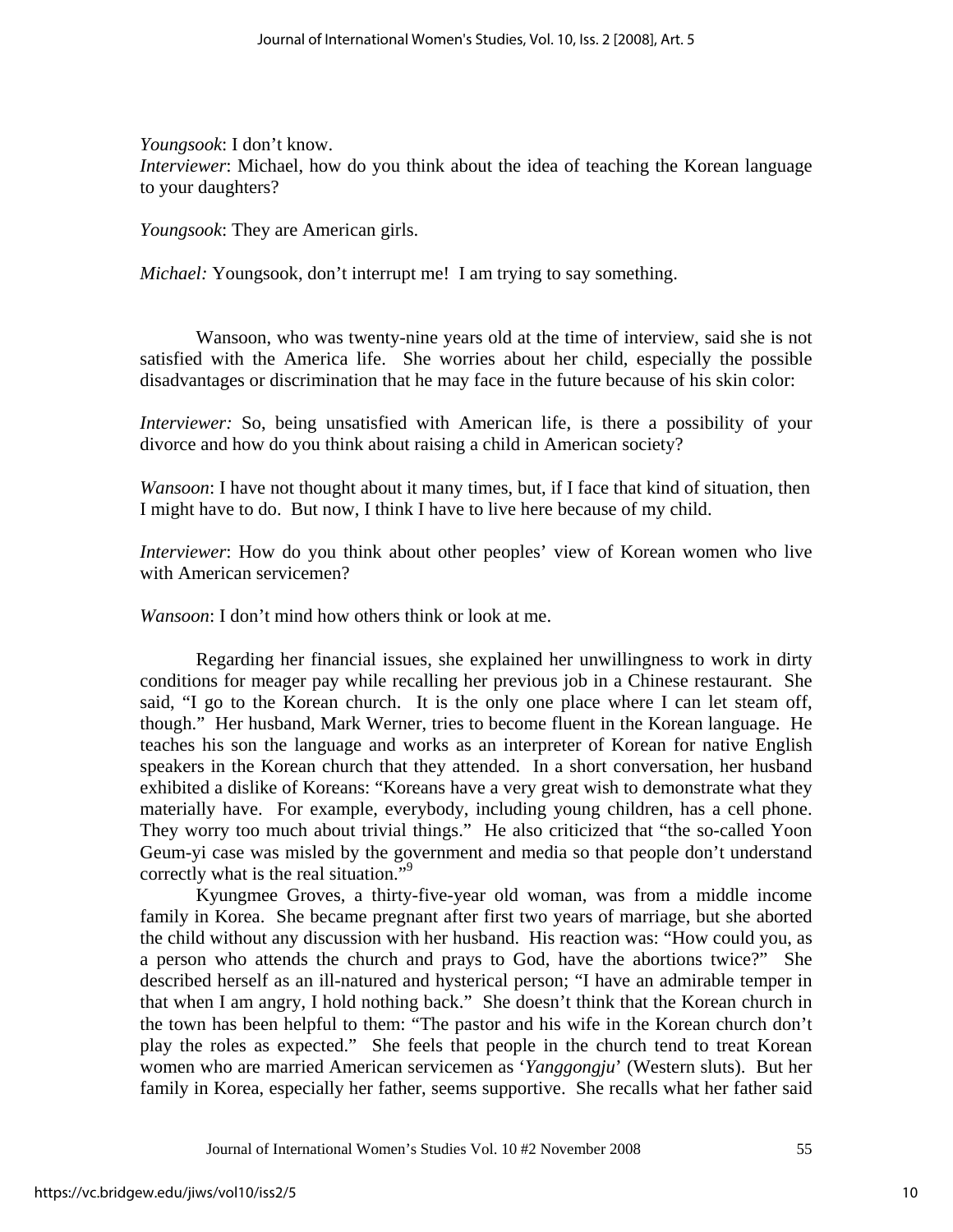years ago: "I do want you to continuously live with your husband, but when you feel that you have to divorce because of his bad treatment, e.g. if he batters you, then don't hesitate and just come back to Korea anytime." She said that she feels anxious and lonely, but she is solely responsible for her own happiness in American life.

 Sarah, who was thirty one years old at the time of the interview, ran away from home in Korea when she was seventeen years old. Now, she works as a waitress in a family restaurant in Junction City. In her home, her husband is responsible for all household chores, including cleaning, cooking, and even education, except financial matters. She said in a tough manner, "It is I, not my husband, who uses fist sometimes. I batter even my husband if necessary. But actually, he's never used even a cussing word." She smoked continuously and drank several cups of coffee during the entire interview process:

*Interviewer*: Do you go to the Korean church?

*Sarah*: Of course, I go to the Korean Church because we can see people who we need to see. I know that Koreans call us '*Yang –galbo*,' but I don't mind it. American men act differently than Korean men, don't ask about our past. It was my husband who had got me out the club after paying money. I feel extraordinary and thankful when I look at my husband playing with my children without any complaints in the weekend.

*Interviewer*: What the future of your life looks like?

*Sarah:* I am satisfied with the current living. Future… I don't know…I am worried about our sons, I'm not sure how to raise and educate them. I don't like the way he treats children."

*Interviewer*: What if your children suffer from any discrimination because of their skin color?

*Sarah*: That would be their destiny. If they are to get through it, then they need to get through.

*Interviewer*: How do you think American men or Korean men view international marriage?

*Sarah:* If I do live an honest life, there is nothing they have to mind. I am going to marry an American man again if I am reborn.

 All five Korean women above showed difficulty in communicating in English and had a limited knowledge of American culture. Yongsoon and Youngsook, being married for a long period of time, express the most fatigue in living in a situation with only onesided conversations and all decisions made by their husbands. Youngsook seems isolated from both her husband and three daughters. Both Kyungmee and Wansoon have revealed an anxiety about the future discrimination that their children may encounter. Jeonok, another Korean woman, recently experienced vandalism.<sup>10</sup> Sarah, Wansoon,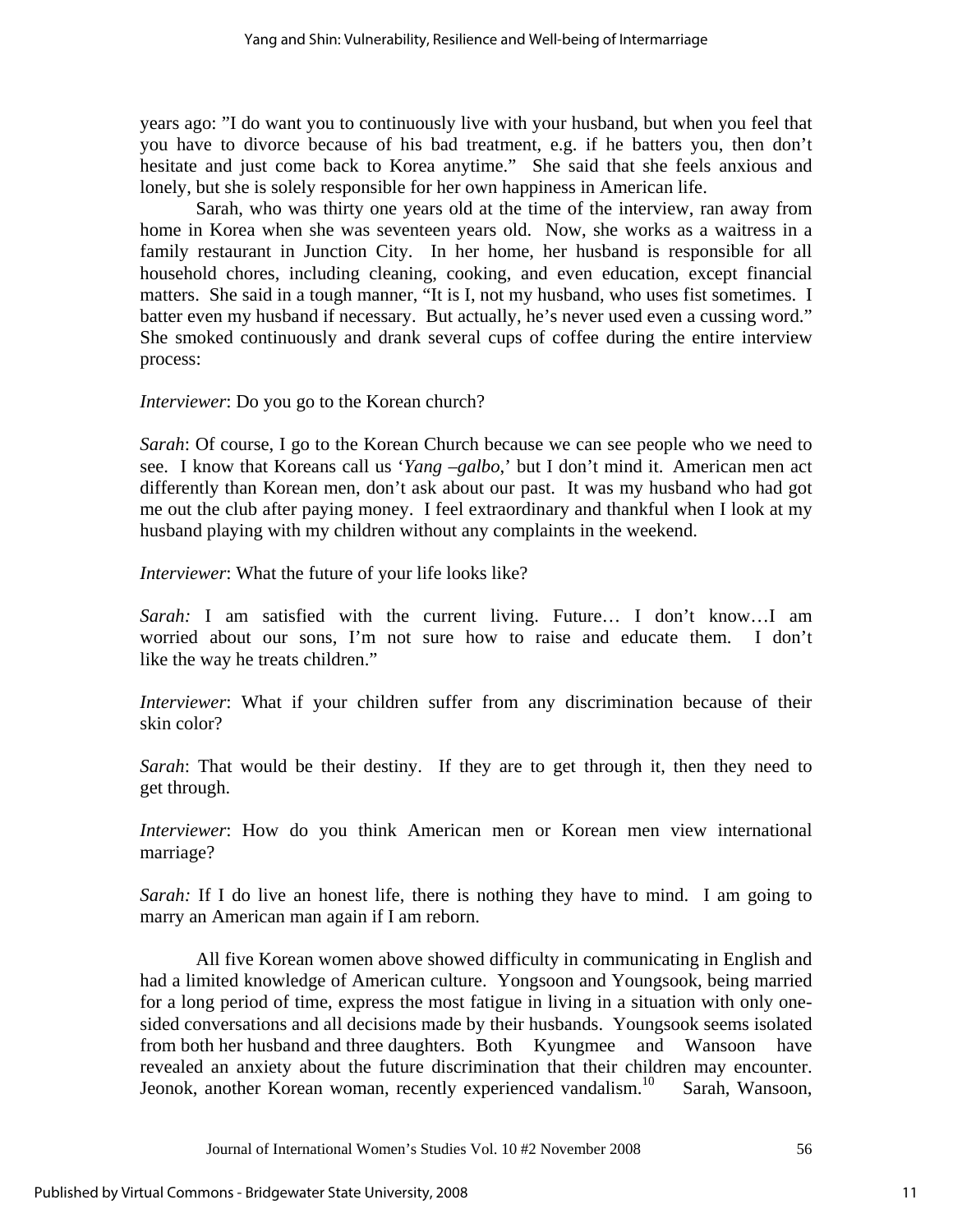and Youngsook did not hide their negative views of the Korean community: "people in the Korean church view Korean women who live with American husbands in a stereotypical way, and that money, not God, is worshiped in the commercialized Korean churches." Wansoon, Kyungmee, and Youngsook were suffering from their limited job skills and lacking the willingness to work. They have no reliable source of income although they all graduated from college in Korea. The Korean women in this section have shown a great deal of resilience in adjusting to their marriages and immigrant life despite a diverse set of problems caused by the difficulties and loneliness.

#### **Discussion: Well-being of Korean Women**

 Analysis of the data shows that conflicts caused by differing values regarding marital life, interactions among family members, parental roles, husband-wife and parentchild communication are the main factors that cause them to feel the psychological strain. Specifically, the language barrier and their economic status remain crucial in explaining the quality of marital life as well as the social and psychological well-being in their American lives. Korean women who were from the lower strata of Korean society (mostly the older generation of Korean women, who were 40s and 50s in the sample for this study), indicate that the motivation for immigration was avoidance of poverty. They showed exhaustion with living in poor conditions. Angela, Angie's mother, and Brian's mother to some degree, are the cases that exemplify this trend. We cannot understand Angela's sacrifice for her family without the notion of "filial piety" that is inherent in Confucianism (C. Kim,1988).

 For Judy and Angie's mother, the consequences of divorce have been manifested in three aspects: the improved health and economic situation and psychosocial adjustment. Judy stated, "I am happier than ever." Wansoon and Kyungmee found a motive for marriage in admiration for an American style of life, while Sarah and Youngsook in a negative view of Korean men. All four women did not marry to avoid poverty; instead, they demonstrated an individualistic and nontraditional attitude in their decision to marry and immerse themselves in American life. Some Korean women were not reluctant to express their critical view of the hierarchical and authoritarian attitudes of Korean men, compared to those of their American husbands. Three young women (Wansoon, Kyungmee, and Sarah) are uncertain about the option of divorce and the instability in raising their interracial children alone.

 The eleven cases in this study commonly showed that these Korean women experienced both physical and mental weakness and vulnerability in their marriage, which affected their psychosocial well-being. Regardless of the number of years spent in the U.S., they remain marginalized in terms of socioeconomic status, and many of them suffer from psychological disturbances such as excessive loneliness, anxiety, insomnia, alcohol abuse and smoking, volatility of mood, and depression, etc. It was found that many of these women addictively watch videos of Korean soap operas and other programs in the Korean language (conversation with the owner of a Korean video shop, Mr. Song). Yongsoon, Judy, Angie's mother, and Youngsook are the cases wherein the relationship between American husband and Korean wife is marked by inequality, while conversely "Indian aunt" and Sarah are representative of the cases wherein it is the woman who dominates.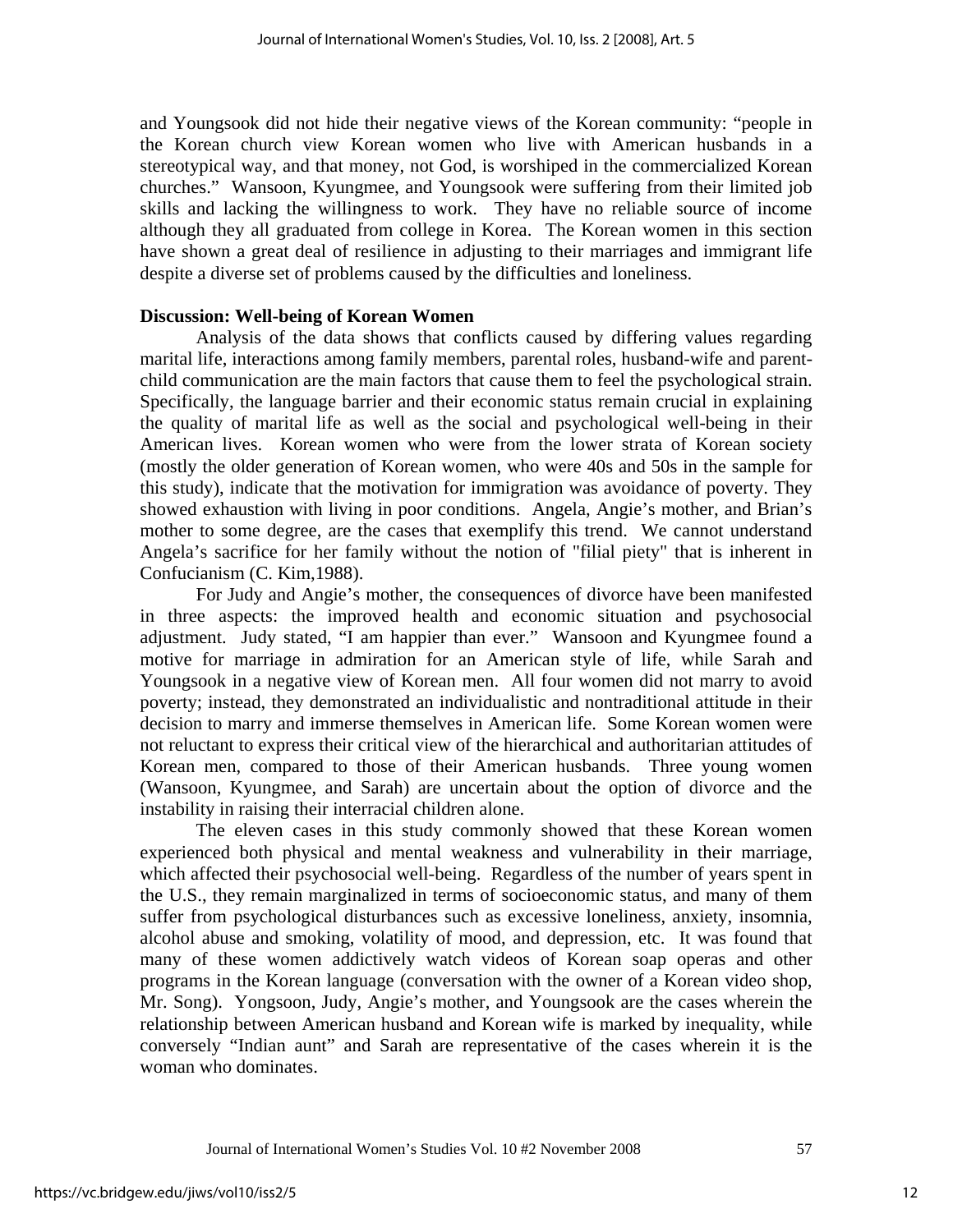The cases in this study showed an inconsistency in the role of the Korean church. Some found the role of the Korean church positive and graceful, but others had resentment towards a Korean church that emphasizes the magical formula of: "All you need to do is to pray more."<sup>11</sup> Wansoon, Sarah, and Kyungmee, mentioned about their feelings when they were differently looked (stigmatized?) by other Koreans in church. Regarding the cause of divorce and instability of marital life, Reverend P argued, "I came to agree with other pastors that Korean women have to be blamed more than American husbands. Korean women need to redevelop themselves in order to adjust to American society."

 The findings of this study from the analysis of data are presented in Figure A (Determinants of Psychosocial Well-being among Korean women). Four main determinants are: marital and family relations, community participation, financial situation, and physical and psychological health. Marital and family relations that Korean women faced are identified as hierarchical and unequal. They are reminiscent of what Nagel (2003) described as in the extended time of war:

Sexual abuse and exploitation resulted when military personnel capitalized on the vulnerability of women who faced economic hardship, malnourishment, or starvation… Many women in occupied or liberated countries found sexual liaisons or prostitution preferable to the grim alternatives available for themselves and their dependent families (p.183).

Viewed as 'Others' (*YangGongju, Oriental women*, or maybe *Prostitutes)* by both Korean and American communities, Korean women have become "demonized and denigrated" sexual objects (Nagel, 2001). Their lives exemplify the "common stress of uprooting and arduous transplantation" (Portes and Rumbaut, 1996:157), which contributes to deteriorate the psychosocial well-being of such Korean women. More importantly, however, this study argued that Korean women married to American servicemen must be understood as survivors similar to any other early immigrants who had to utilize all of their compassion, energy, and intelligence to raise and support their families.

 This study suggests that there are important avenues for the future studies of intermarriage. First, it is important to extend the findings by including American husbands and interracial children as interviewees to achieve a more comprehensive analysis of the familial and marital life of intermarried families. Furthermore, a comparison across different groups of Asian women who are married to American GIs, in terms of marital life, might enrich the current intermarriage study. Finally, the role of the Korean church as an important institution in the Korean community, that either facilitates or impedes the lives of Korean women should be surveyed and analyzed.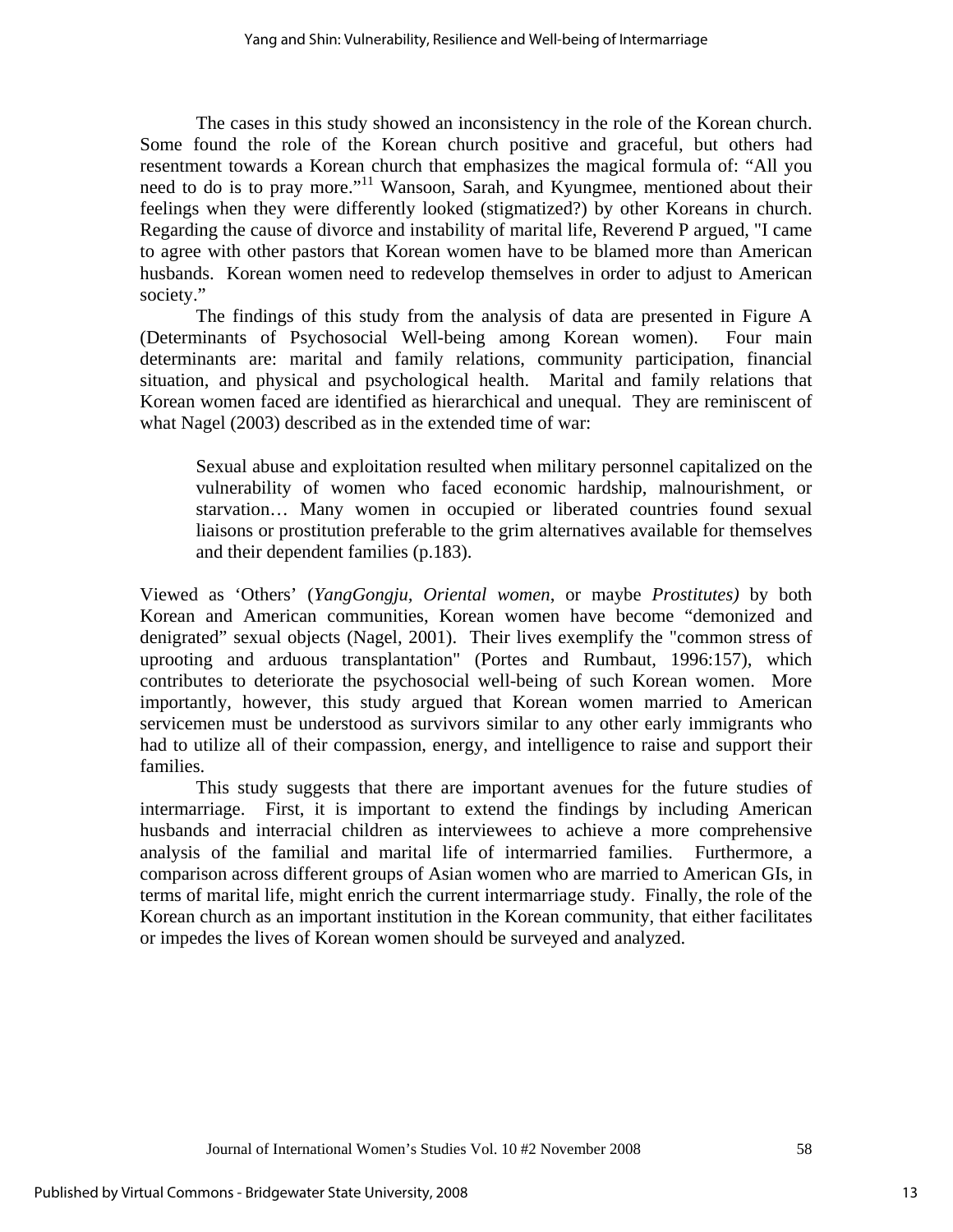#### **Figure A: Determinants of Psychosocial Well-being among Korean women**



#### **Endnotes**

1. Feminism within Asian societies has been overall considered to be "Western thought" that is difficult to apply to the local context, whereas Korean society has developed its own feminist practices focusing on theatre, cinema, literature, etc. (Jung 2003). This study does not intend to delve deeply into feminist theory itself.

2. Intermarriage is defined as 'marriage of persons from those different in-groups and out-groups other than the family which are culturally conceived as relevant to the choice of a spouse, representing to the conformity to the rules' (Crester and Leon, 1982) and when it is involved in 'prohibited deviation from the rules, it may be called cacogamy.' For the conceptualization of exogamy and cacogamy, see Gordon (1964).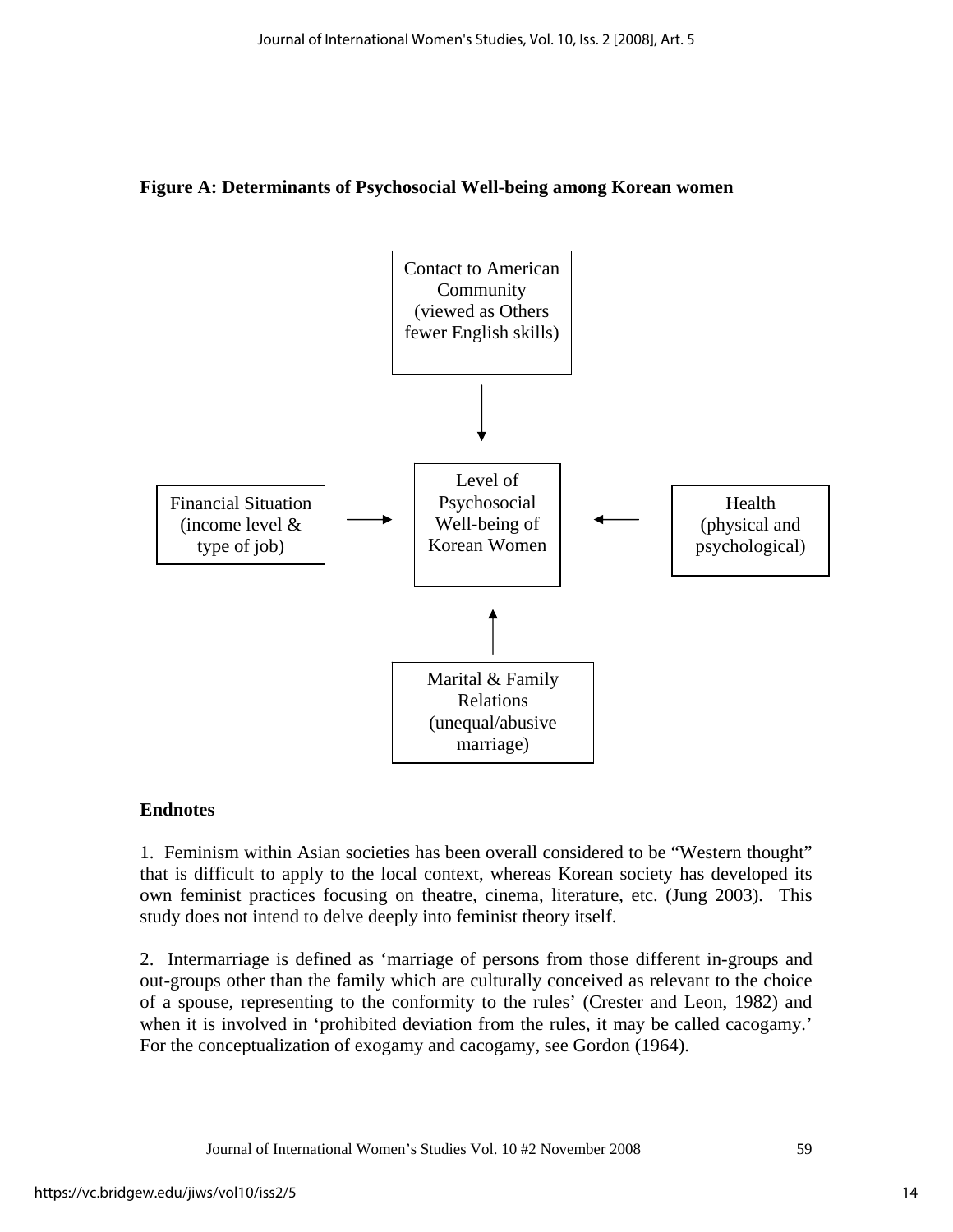3. However, Cummings (1992) suggested that Korea's subordination to Japanese and American political interest contributed importantly to the development of camp town culture, prostitution, and sex tourism. The military base in the Itaewon area of Seoul has been occupied by Japan and America for most of the last century. He remarks, "one element in the Korean-American relationship has been constant: the continuous subordination of one female generation after another to the sexual servicing of American males" (p.169).

4. In the population of Korean immigrants into the U.S., women have always outnumbered men. The percentage of women was 81.4, and that of men only 18.6 in 1965. In 1989 it changed into that the percentage of men 44.6 and women 55.4. See Min and Song (1998; 51-53).

5. The higher visibility and concentration of Korean women population was earlier mentioned by B.L.Kim (1977). For the methodological analysis on the estimation of Asian war bride, see Saenz, Hwang, and Aguirre (1994).

6. The number of Korean women who married American GI's rose to approximately three thousands annually in the 1960's and '70s, then, declined steadily to below 500 after the year 2000.

7. All names of interviewees that appear in this study have been changed to maintain anonymity.

8. After the interview, Youngsook's three children asked interviewer to translate "- - -s of bitch" in Korean into English. Alarmed, the interviewer asked them where they heard that phrase, and their children answered, "Mom says it every time that she gets angry with us."

9. Yoon Geum-yi was a Korean woman who worked in a bar near Camp Casey (in Euijongboo, Korea) and was murdered by an American soldier. It became a social issue provoking Korean protests, which contributed to awaken the concern among Koreans over the unequal relations between Korea and the U.S.

10. The articles by the Associated Press, "U.S. Based Korean Prostitution Ring," argued that there are "thousands of people" and "millions of dollars" involved in the Korean prostitution network and characterized Koreans in Junction City, Kansas as a major link in the network of "Oriental others" (Daily Union, 1986).

11. Many studies on Korean churches find that it plays positive and supportive roles in the Korean- American community (Min, 1992; Kim, K. & S. Kim, 2001). Few studies were conducted on the churches' impact on the lives of Korean American women married to U.S. soldiers, which requires further theoretical conceptualization and empirical investigation. This study identified seven Korean churches in the areas where this study is conducted.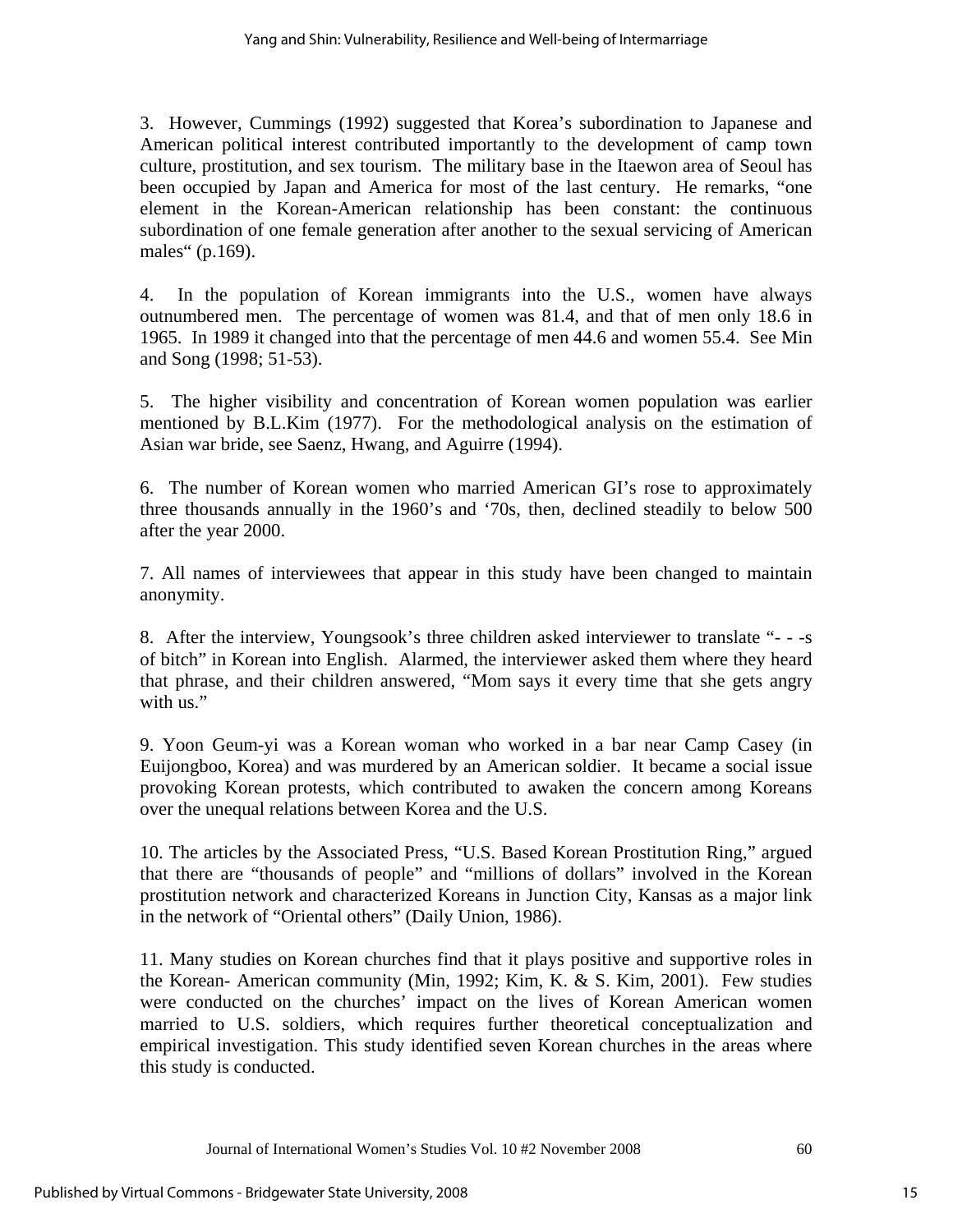#### **Addendum**

Questions used for the interview of Korean women married to U.S. servicemen

- 1. Demographic information (income, education, job, age, religion, year to move to USA
- 2. What was your motivation of intermarriage ? (why do you marry an American serviceman?)
- 3. Why do you attend the Korean church? Why do you NOT attend the Korean church?
- 4. How do you feel about your husband and his family in terms of their treatment of you?
- 5. How frequently have you contacted your own family in Korea?
- 6. What do you think is the most important reason for your divorce? (Is there any chance of reconciliation between you and your ex-husband?)
- 7. Have you experienced any physical, psychological, sexual, linguistic, or financial abuse from your husband and his family?
- 8. How do you spend your time after divorce?
- 9. What does your husband think about the idea of teaching the Korean language to your children?
- 10.How do you feel about raising your child/children in American society?
- 11.What do you think about other people's view of Korean women who live with American servicemen?
- 12.What does the future of your life look like?
- 13.How would you feel if your children suffer from any discrimination because of skin color?
- 14.How do you think American men and Korean men view the institution of international marriage?

### **References**

- Choi, Choongmoo (1998) "Nationalism and construction of gender in Korea," pp.9-32. in *Dangerous women*. Edited by Kim, E. and C. Choi. New York: Routledge.
- Crester, Gary and J.J. Leon (1982) "Intermarriage, in the U.S.: An overview of theory and research," *Marriage and Family Review*, Vol.5, 3-15.
- Cumings, Bruce (1992) "Silent but deadly: Sexual subordination in the U.S.–Korean relationship" in *Let the good times roll: Prostitution and the US military in Asia* by Pollock Sturdevant and Brenda Stolzfus. pp.169-175. New York: The New Press.
- Daily Union (1986) "Authorities investigating growing U.S.-based Korean prostitution ring," Junction City, Kansas. Sept. 23rd.
- Flaskerd, J.H. and N.T. Ahn (1988) "Mental health needs of Vietnamese refugees," *Hospital and Community Psychiatry*, Vol.39(4), 434-437.
- Gordon, Albert I. (1964) *Intermarriage: Interfaith, Interracial, Interethnic*. Boston, Little Brown.
- Hurh, Won Moo and K.C. Kim (1988) "Uprooting and adjustment: A sociological study of Korean immigrants' mental health." In Final Report to the National Institute of Mental Health (Grant No. 1R1 MH40312-01). Bethesda, MD: US Department of Health and Human Services, National Institute of Mental Health.
- Iambrana, Ruth (1987) "Research agenda on issues affecting poor and minority women: A model for understanding their health needs," *Women and Health*, Vol.12(3):137- 160.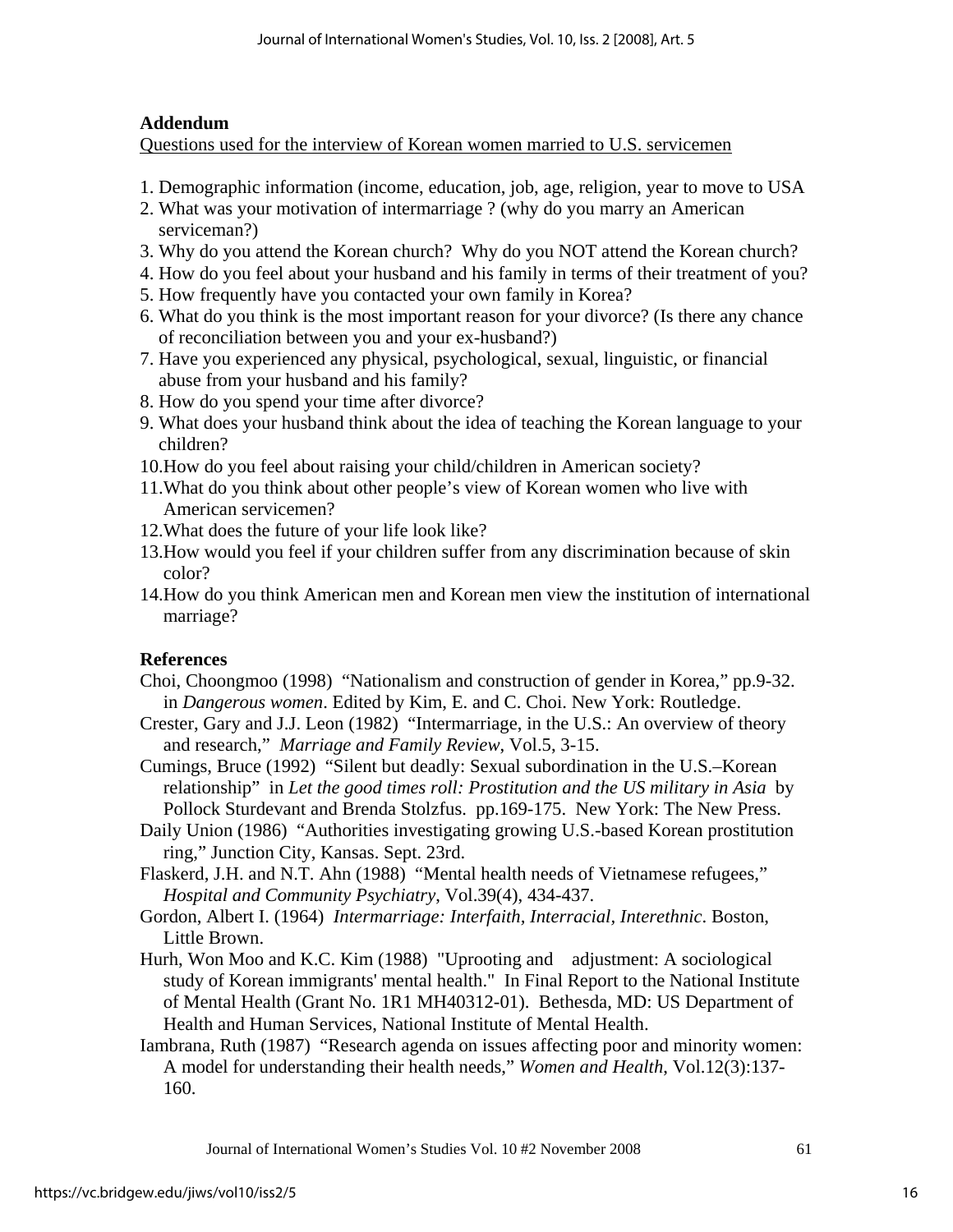- Jung, Kyungja (2003) "Practicing feminism in South Korea: The issue of sexual voice and the women's movement," *Hecate*, Vol. 29(2):261-84.
- Kim, Bok-Lim (1977) "Asian wives of U.S. servicemen: Women in shadows," *Amerasia,* 4(1): 91-115.
- Kim, Choong Soon (1988) *Faithful endurance An ethnography of Korean Family dispersal*. Tucson: University of Arizona Press.
- Kim, Elain (1998) "Men's talk: a Korean American view of South /Korean construction of women, gender, and masculinity," pp.67-117. In *Dangerous Women* By Kim and Choi. Routhledge.
- Kim, Elain and Chungmoo Choi (eds.), (1998) *Dangerous women Gender and Korean nationalism*. New York: Routhledge.
- Kim, Haeyun Juliana (1991) "Voices from the shadows: The lives of Korean war brides," *Amerasia* 17: 1 ,15-30.
- Kim, Hyun Sook (1998) "Yanggongju as an Allegory of the nation," pp.175-201. In *Dangerous women* by Kim and Choi. Routhledge.
- Kim, K. and S. Kim (2001) "The ethnic role of Korean immigrant churches," In *Korean Americans and their Religions: Pilgrims and Missionaries from a different Shore*, edited by H. Kwon, K. Kim & S. Warner, 71-94. University Park: PA: Pennsylvania State University Press.
- Kim, Luke (1998) "The mental health of Korean American women," pp.209-223. In *Korean American women*. edited by Song and Moon, Westport, CT: Praeger Pub.
- Kitano, Harry and Lynn Kyung Chai (1982) "Korean interracial marriage," *Marriage and Family Review*, Vol.5, 75-89.
- Lofland, J. and L. Lofland (1995) *Analyzing social settings: A guide to qualitative observation and analysis.* (3<sup>rd</sup> ed.). Belmont, CA: Wadsworth.
- Min, Pyong Gap (1992) The structure and social functions of Korean immigrant churches in the United States," *International Migration Review*, 26: 1370-94.
- Min, Pyong Gap and Young I. Song (1998) "Demographic characteristics and trends of post-1965 Korean immigrant women and men," in *Korean American women* by Song and Moon. pp.45-63.
- Moon, Katherine H.S. (1997) *Sex among Allies: Military Prostitution in the U.S.-Korea Relations.* New York: Columbia University Press.
- Murphy, H. (1965) "Migration and major mental disease," in M.B. Lantor (ed.)  *Mobility and Mental Health*. Springfield, IL: Charles Thomas.
- Nagel, Joane (2001) "Racial, Ethnic, and National Boundaries: Sexual Intersections and Symbolic Interactions," *Symbolic Interaction*, 24(2):123-140.
- Nagel, Joan (2003) *Race, Ethnicity, and Sexuality: Intimate Intersections, Forbidden Frontiers.* New York: Oxford University Press.
- Noh, S. and Avison W. (1996) "Asian immigrants and the stress process: A study of Korean immigrants in Canada," *Journal of Health and Social Behavior*. V.37, 192- 206.
- Pang, Gin Yong (1998) "Intraethnic, interracial, and interethnic marriage among Korean American women," pp.127-137. In *Korean American women by* Yoand Moon (eds.). Westport,CT: Praeger.
- Portes, A. and R.G. Rumbaut (1996) *Immigrant America A Portrait*. (2<sup>nd</sup> ed.) Berkeley: University of California Press.

Journal of International Women's Studies Vol. 10 #2 November 2008 62